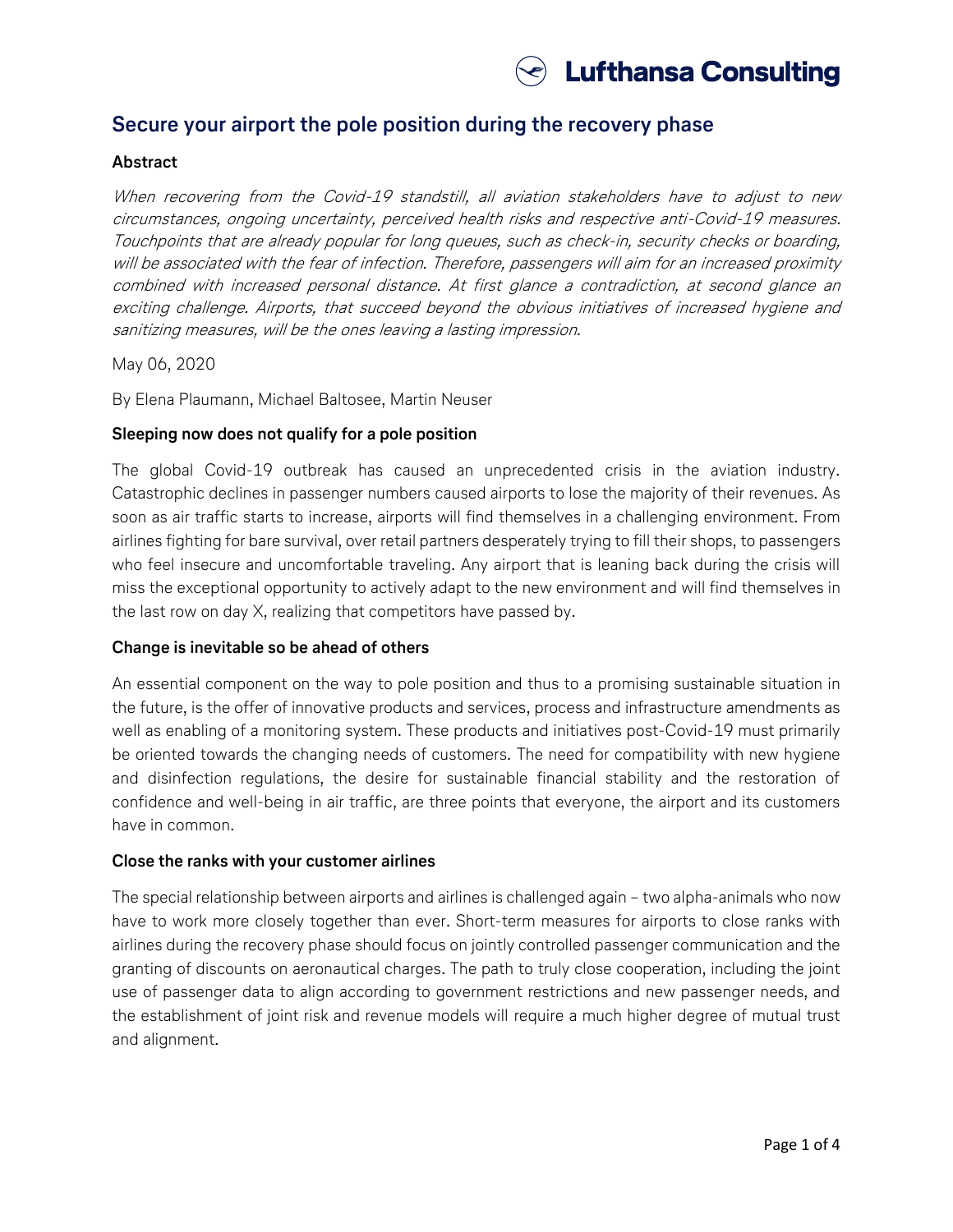

#### **Be creative with your ground customers**

Non-aeronautical revenues are general bringing airports the money they need to make investments. You should now be creative and work closely together with your customers in order to re-start the businesses. Figure 1 lists distinct initiatives in terms of non-aero revenues.

Analogous to the possible alliance with airlines, discounts may also be passed to ground customers, e.g. on terminal rent to counter falling revenues per square meter.



# **Discounts are one thing, additional revenues another**

In addition to discounts, the airport and its non-aero partners are offered the unique and perhaps much more important opportunity to develop products and services along the customer journey. These might not only answer new passenger needs but can also result in additional revenue sources.



Figure 2 **Products and services alongside the customer journey** Source: Lufthansa Consulting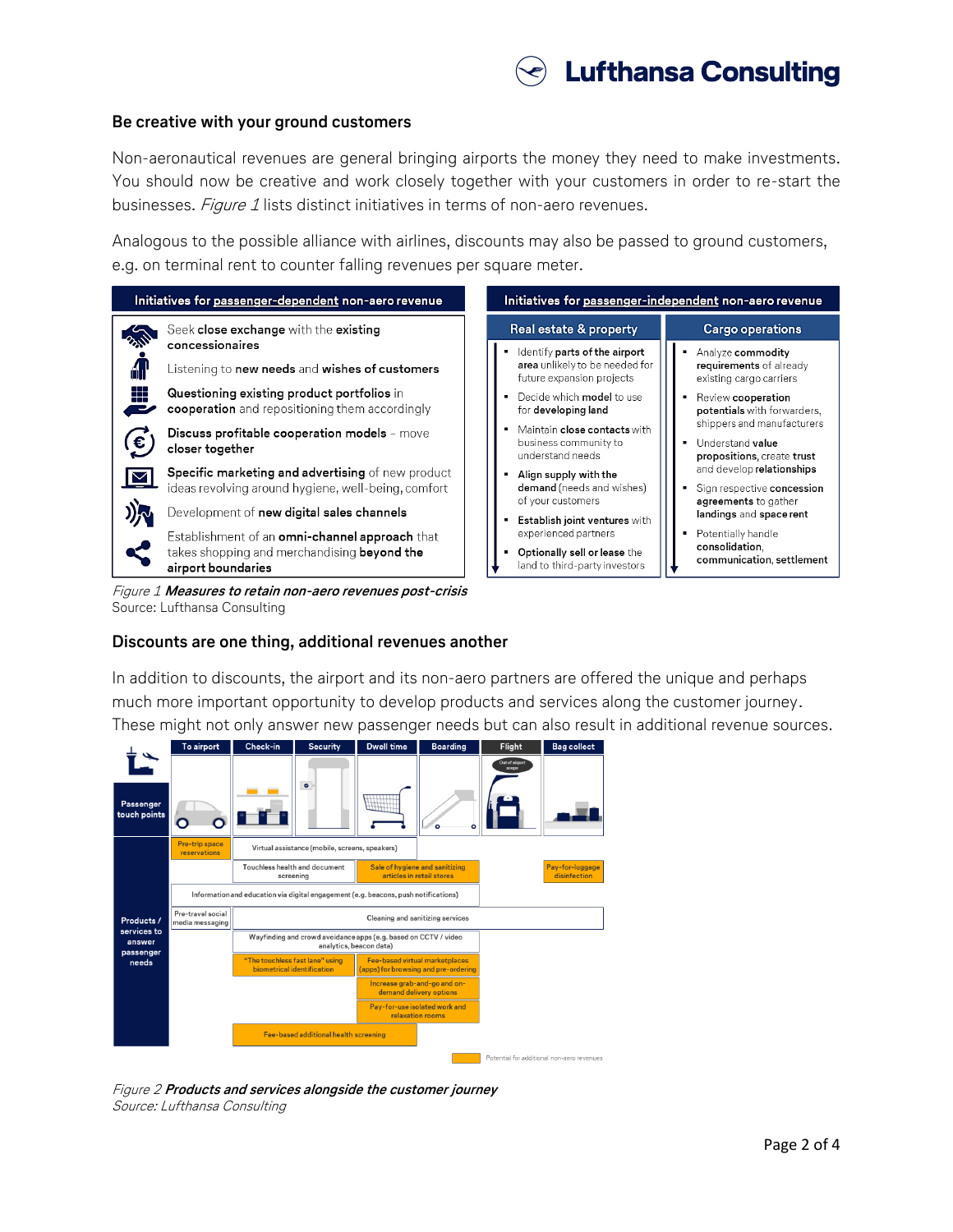

## **Comply with health regulations while running the show**

Besides the need to offer new products and services, airports face the obligation to respect new health regulations to protect the passengers' health during the recovery phase. Especially the three passenger touch points which were critical terminal bottle necks prior to the corona situation – check-in, security and boarding, will cause headaches for many airports.

# **Creative solutions are key**

Prior to the COVID-19 outbreak, airports applied clever queuing designs to bypass the terminal bottlenecks with the goal to handle as many passengers as possible with the limited infrastructure available. The mandatory measures to protect the passengers' health, puts airports under pressure during the recovery phase. EUROCONTROL expects that air traffic increases up to 70% until the end of the year 2020 which does not leave much time for the airports to implement long-term health measures.

Taking the arrival hall and the check-in as an example, airports have to adjust their processes to ensure compliance e.g. by limiting amount of people who are allowed to enter the terminal area, introduce new queuing designs and floor markers to ensure sufficient distance and clear walkways. While these measures could be applied for the security control as well, the airports might face the challenge that adding remote security controls is necessary as the space is typically very limited.

## **Infrastructure changes are inevitable – act now**

Looking at the recommended key health requirements like social distancing for passengers and staff or continuous cleaning and sanitizing, all require additional space, but space is typically one thing that the airports' infrastructure cannot offer. New processes and operational activities have to be reflected in the terminal infrastructure.

The concept that ensures the minimum distance between the passengers should go hand in hand with an advanced passenger flow concept. The passenger flow concept should ensure that the passenger flow is designed according to the expected number of passengers, adhering to new distance requirements, walking time and possible queuing bottle necks. Increased distances between passengers in the various service areas lead to a reduction in the terminal and handling capacity. This results in an expansion of queuing and waiting areas. Which spaces or areas are available and how?

In addition, an adapted or changed route between the service areas can lead to additional processes and infrastructure measures. It has to be taken into consideration to what extent the terminal travelling times will change and if the signage system is correct and leads to the right areas.

# **Make it visual**

Passenger management, like social distancing by floor stickers and passenger information, can become mandatory for airports to ensure process flow adherence. It is more important than ever, that passengers know where to go and the way from one interaction point to the other has to be selfexplanatory. The clear guidance of passengers can be supported by additional guidance staff, easy to read airport signage or mobile solutions like passenger navigation systems.